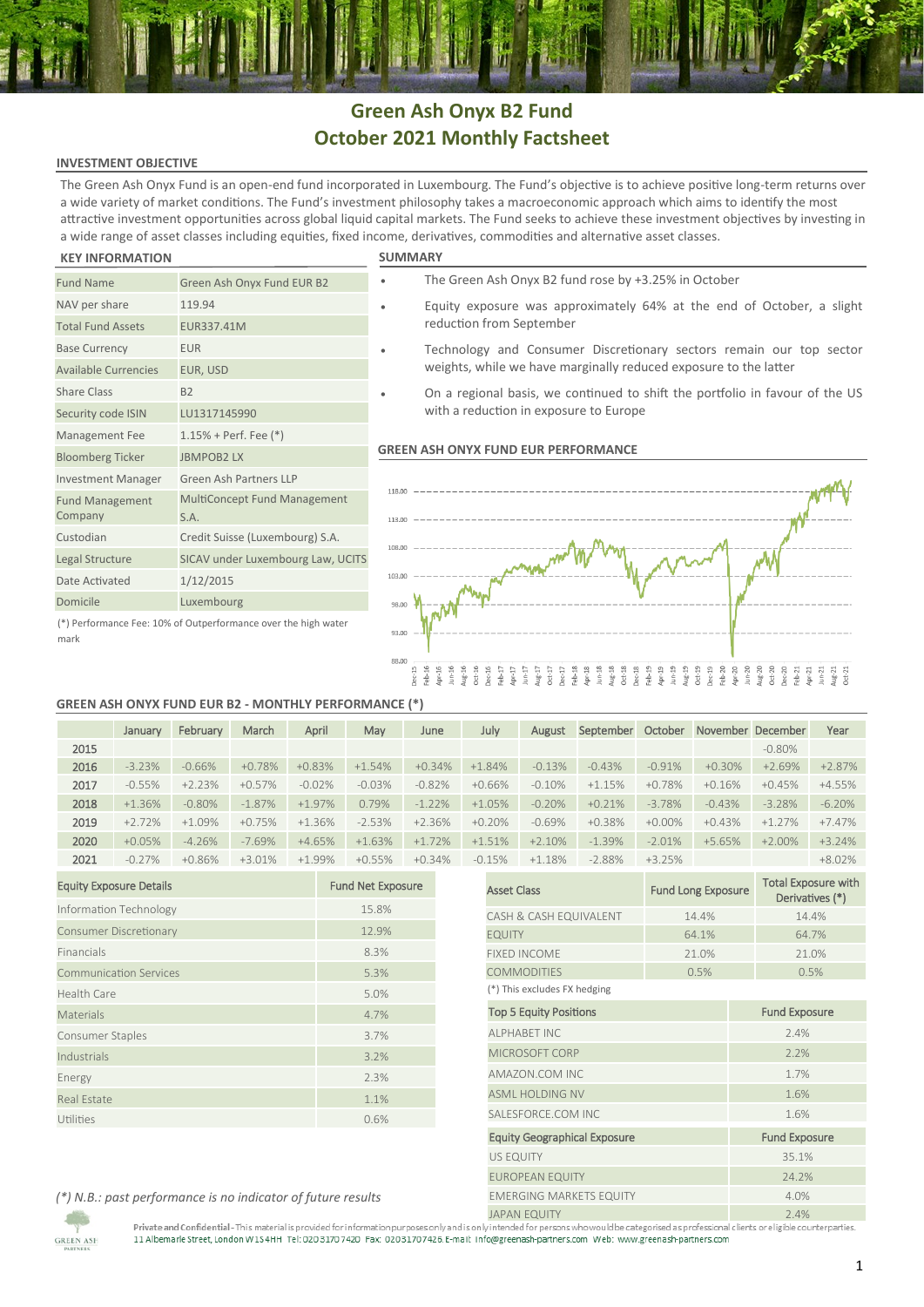# **Green Ash Onyx B2 Fund October 2021 Monthly Factsheet**

### **FUND UPDATE AND OUTLOOK**

October performance in risk assets reversed the losses seen the previous month and saw US indices breaking out to new highs. Markets were supported by robust earnings releases, a more positive news-flow on COVID (boosters approvals, vaccination mandates), increased efforts to solve the supply chain bottlenecks, a temporary solution to the debt ceiling and, above all else, stubbornly low negative real rates. The low real rate environment has been most recently driven by a sharp increase in inflation expectations which, combined with a more muted move in government bond yields, has focussed investors' minds on inflation hedges. On the other hand, yield curves have flattened on the expectation of a more rapid increase in central bank rates, coupled with some tempered views on longer term growth prospects, keeping long dated yields capped for now.

Energy indices continue their advance higher, supported by Brent quotations reaching new highs. On the sectoral front, Information Technology posted strong performance as earnings did not disappoint and we saw solid gains from Consumer Discretionary companies which have demonstrated strong pricing power. On the other side of the performance coin, Industrials were generally weak, suffering from the negative news-flow on supply chain disruptions. With Tech being the strong performer on the month, it was no surprise that on a regional basis, the US outperformed Europe, whilst Emerging markets underperformed Developed markets. The strong move upwards in equity markets was also mirrored in the implied volatility markets. With many immediate concerns behind us, we saw volatility levels move back to the recent post-pandemic lows.

Against this backdrop the Green Ash Onyx B2 rose +3.25% over the month.

Strong positive contribution to the portfolio performance came specifically from Information Technology stocks; in particular from Microsoft, Alphabet, Adobe and Nvidia. We are instead disappointed by the performance of some of the Industrials and Mining stocks in the portfolio, but remain constructive from a valuation and macro outlook perspective. We also note the weak performance of the Japanese holdings, which was mostly driven by flatter yield curves impacting expected earnings for the Banking sector.

Equity exposure in the portfolio has been reduced slightly to c.64% at month end. Information Technology remains the most represented sector in the portfolio. We continued to rotate out of the non–US exposure closing positions in UK domestic and European equities and continue to exploit increased implied volatility to gather premia writing put options in securities we favour.

Going forward we continue to see upside in risk assets supported by a recovering economy, easy financial conditions and inflation pressures limited to the short term only. However we are wary of the somewhat elevated market levels and that uncertainty around the nature of inflation (temporary or non) warrant a cautious stance which we seek to deploy via a slight tilt towards more defensive sector and geographical exposure. We feel comfortable with the current exposure to risk assets, and continue to closely follow the trajectory of inflation expectations, potential supply chain impact on earnings and the rates policy debate.



Private and Confidential - This material is provided for information purposes only and is only intended for persons who would be categorised as professional clients or eligible counterparties. 11 Albemark Street, London W154HH Tel: 020 3170 7420 Fax: 02031707426 E-mail: info@greenash-partners.com Web: www.greenash-partners.com